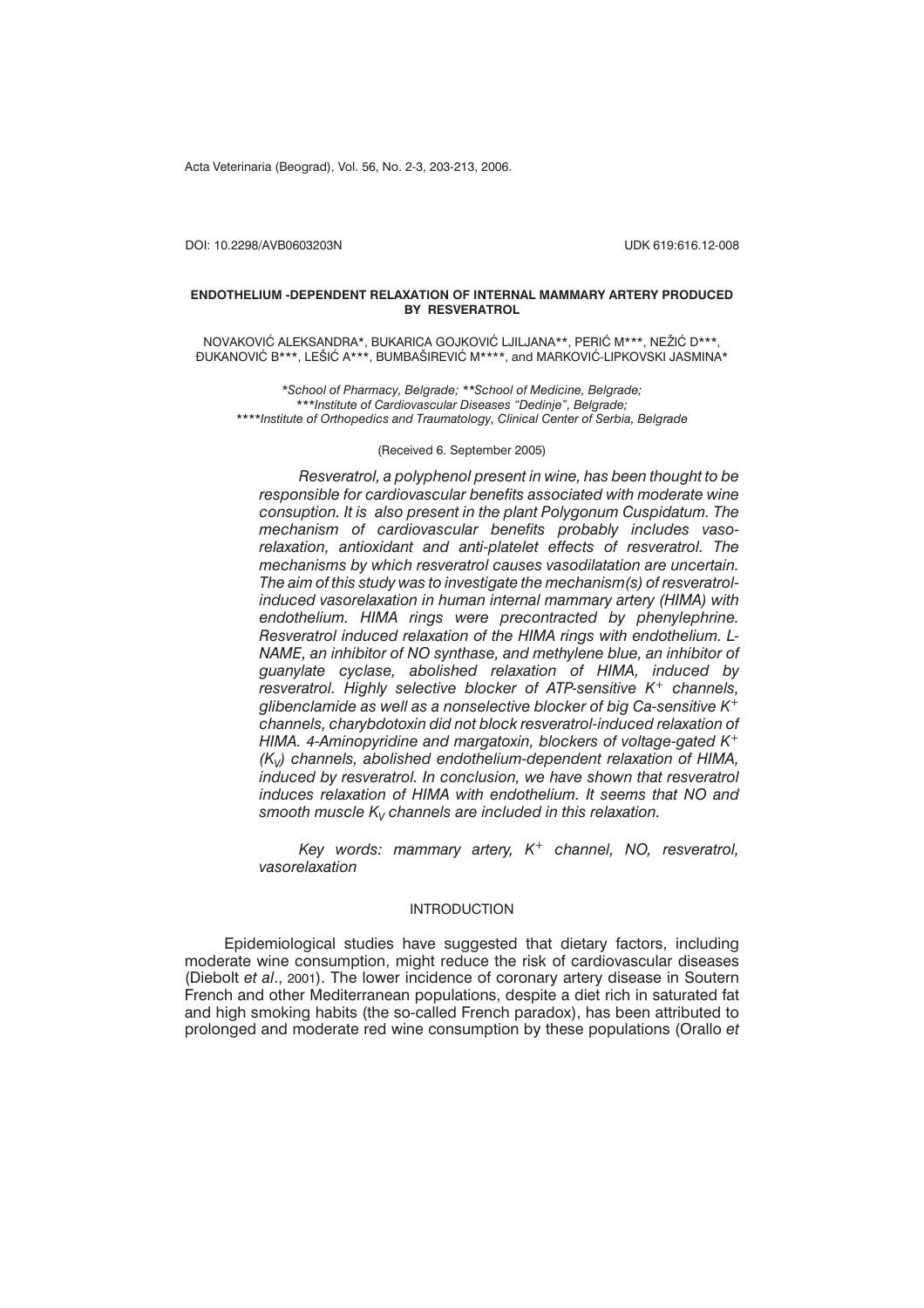*al*., 2002). It is considered that resveratrol, as a polyphenol, is present in red wine in significant amounts, and is partly responsible for the cardiovascular benefits associated with wine consumption. The mechanism of cardiovascular benefits probably includes vasorelaxation, antioxidant and anti-platelet effects of resveratrol (Wu *et al*., 2001).

The mechanisms by which resveratrol causes vasodilatation are uncertain. Today is known, that resveratrol-induced vasorelaxation may either be endothelium-dependent (attenuated by L-NAME) or endothelium-independent (Naderali *et al*., 2001). Resveratrol might become incorporated into the smooth muscle membrane, where it could either couple with a membrane receptor or interact directly with membrane ion channels, thus inducing endothelium independent vasorelaxation (Jager and Nguyen-Duong, 1999; Andriambeloson *et al*., 1999). Recently, it has been shown that some endothelial and peripherial effects of resveratrol are mediated by activation of  $Ca<sup>2+</sup>$  activated and voltagegated K<sup>+</sup> (K<sub>V</sub>) channels (Wu, 2003, Granados-Soto *et al.*, 2002).

HIMA is the vessel of choice for coronary artery bypass grafting (CABG). Spasm of arterial graft conduit may occur during harvesting or immediately following CABG (Rosenfeldt *et al*., 1999). The mechanism of graft spasm is not yet elucidated although physical (mechanical manipulation, temperature changes), and humoral factors (circulating vasoconstricting substances) have been evoked (He *et al*., 1995). We have shown that potassium channel openers, pinacidil, levcromakalim and rilmakalim, are potent antivasoconstrictors and vasodilatating agents on the HIMA and that they can be considered as potential drugs in the prevention of the bypass graft spasm (Gojkovic Bukarica *et al*., 1997, Novakovic *et al*., 2003). Resveratrol is present in the plant Polygonum Cuspidatum. Its effects on coronary bypass grafts have not been studied yet. Since some authors (Andriambeloson *et al*., 1999; Chen *et al*., 1996; Naderali *et al*., 2000) have studied the effects of resveratrol in animals, the authors performed the study on human arteries, which are important both in cardiac and orthopedic surgery. Therefore, the aim of this study was to investigate the effect of resveratrol on HIMA, with endothelium, used as coronary bypass grafts, and to define the contribution of different  $K^+$  channel subtypes in resveratrol action on this blood vessel.

### MATERIAL AND METHODS

The HIMA ( $n = 49$ ) segments were collected from male patients ( $n = 49$ ) undergoing CABG suffering from coronary artery disease. Only arteries without macroscopic evidence of atherosclerosis were used. All patients gave their formal consent for excision of the remaining tissue. The experimental protocol was approved by The Ethical Committee of Institute for cardiovascular diseases "Dedinje". Research has been carried out in the accordance with Declaration of Helsinki (2000) of the World Medical Association. The vessels were excised within 10 min of clamping the blood flow and placed in cold  $(4^{\circ}C)$  Krebs-Ringerbicarbonate solution. After excision, the vessels were immediately transported to the laboratory.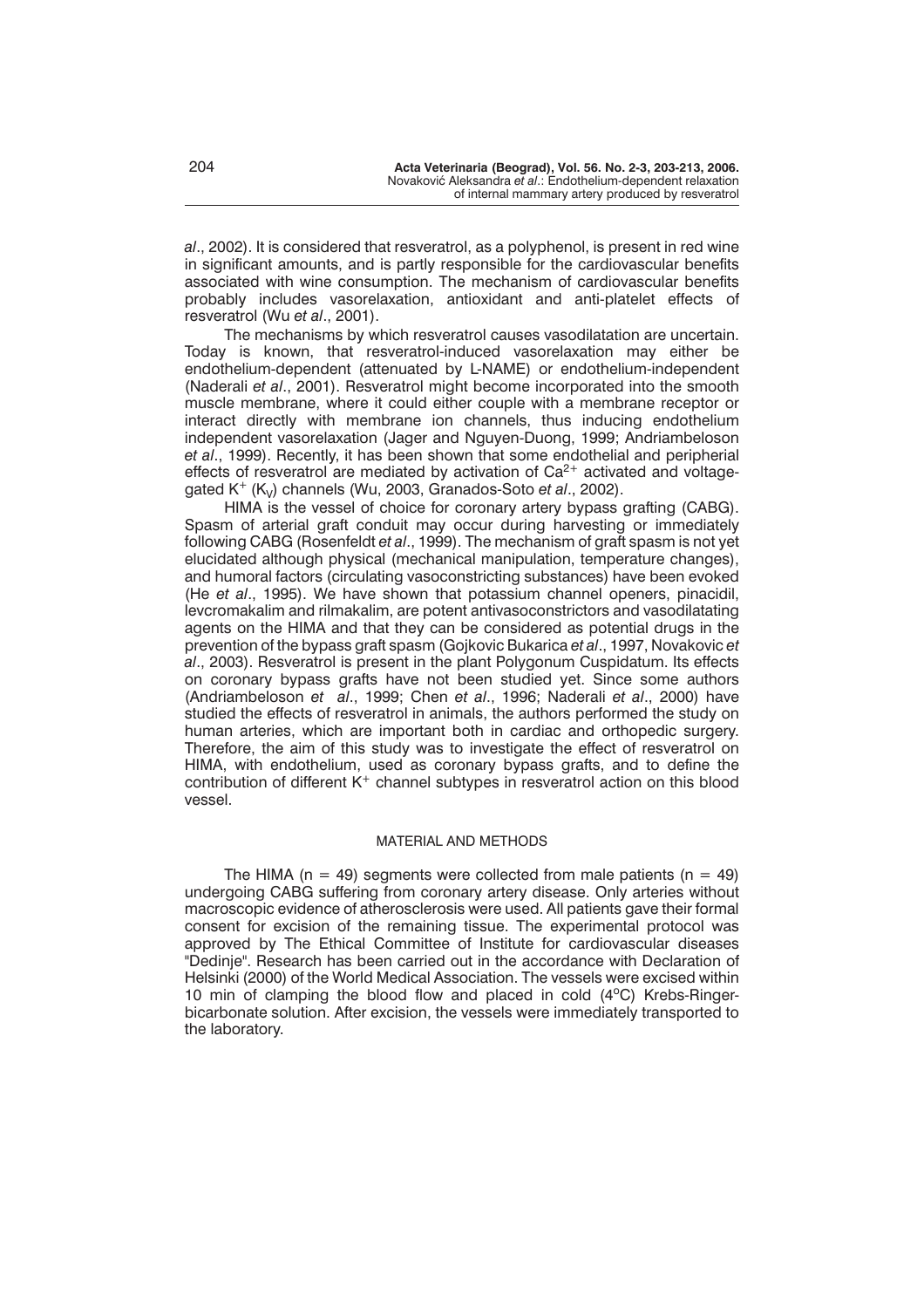### *Assessment of vascular function*

The HIMA segments were dissected free from connective tissue. They were cut into rings (3 mm) and were mounted between two stainless-steel triangles in an organ bath containing 10 ml Krebs-Ringer-bicarbonate solution (37°C, pH of 7.4), aerated with 95%  $O_2$  and 5%  $CO_2$ . One of the triangles has been attached to a displacement unit allowing fine adjustments of tension and the other was connected to an isometric transducer (K30, Hugo Sachs, Freiburg, Germany).

The preparations were allowed to equilibrate for 30 min. During this period, the vessels have been washed with a fresh buffer solution every 10 min. After the equilibration period, the length-tension characteristics for each vessel were determined as described previously (Gojkovic Bukarica *et al*., 1997). The resting tension was 2 g (Schoeffter *et al*., 1988). Vascular rings were allowed a further 30 min to equilibrate before being contracted with phenylephrine.

Concentration-response curves were obtained by the cumulative addition of resveratrol (1-100 M) to ring segments contracted to a stable plateau by adding phenylephrine (10 M). Increasing concentrations of resveratrol have been added only after the previous concentration had produced an equilibrium response or after 20 min if no response was obtained. Therefore, the following protocol was used: 1) contraction to phenylephrine and concentration-response curve to resveratrol followed by three washes, addition of different K<sup>+</sup>-channel blockers and a 20 min equilibration period; 2) contraction to phenylephrine and the concentration-response curve to resveratrol.

We have examined the effects of resveratrol onto the rings with intact endothelium. To assess the endothelial integrity of the preparation we have used acetylcholine (20 M). Endothelium was considered to be intact when this drug produced a strong vasorelaxation (>80%) of precontracted vascular rings. Failure of arteries to relax to acetylcholine was considered to indicate a state of endothelial denudation.

#### *Data analysis*

Relaxation produced by each concentration of resveratrol was measured and expressed as a percentage of the maximum possible relaxation (i.e., relaxation back to the baseline tension). The concentration of resveratrol producing 50% of the maximum response  $(EC_{50})$  was determined graphically for each curve by linear interpolation.

The results are expressed as the means  $\pm$  standard error of the mean (SEM); *n* refers to the number of experiments. Statistical difference between means was determined by Student's *t*-test, and a *P* value <0.05 was considered statistically significant.

### *Drugs*

The following drugs were used: *trans*-resveratrol, phenylephrine, acetylcholine, glibenclamide, charybdotoxin, 4-amynopiridine (4-AP), and margatoxin (Sigma Chemical Co, St Louis, MO, USA). Resveratrol was dissolved in 70% v/v ethanol with further dilution in distilled water before use. Working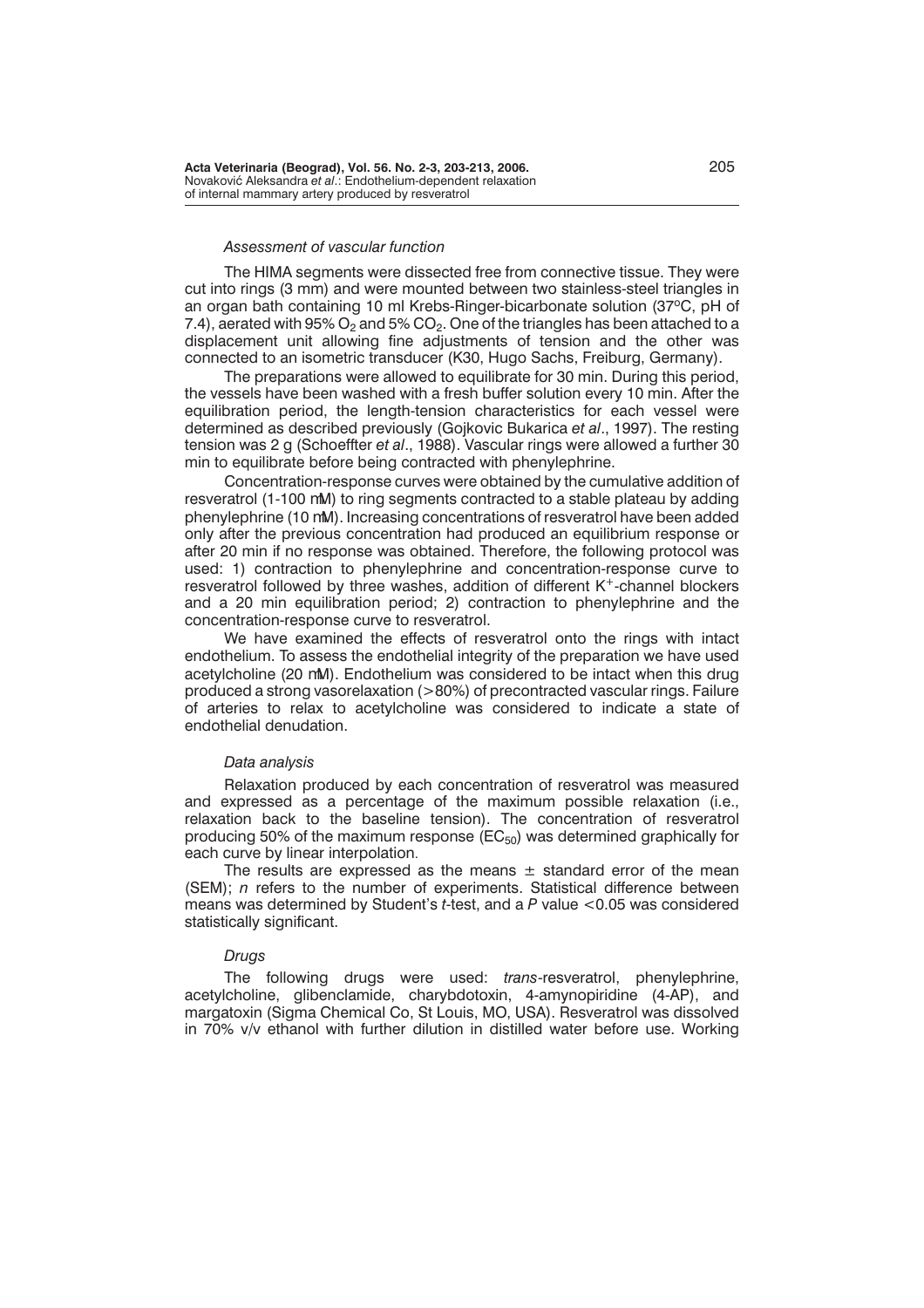concentrations of ethanol in the bath were  $< 0.01$  % (v/v). Glibenclamide was dissolved in polyethylene glycol. Previous experiments showed that the solvents used had no effects on preparations at the concentrations applied. All drugs were added directly to the bath in a volume of 50 L and the concentrations given were the calculated final concentrations of the bath solution.

### RESULTS

#### *Effects of resveratrol on precontracted HIMA*

Figure 1 shows the effect of resveratrol on the HIMA precontracted with phenylephrine (10 M). Resveratrol (1-100 M) induced a concentrationdependent relaxation of HIMA rings with endothelium (EC<sub>50</sub> values of 34.7  $\pm$ 0.11 M, maximal response  $86 \pm 2$  %, n = 49), (Fig. 1).



Figure 1. Concentration-response curve for resveratrol in the human internal mammary artery. Rings were precontracted with phenylephrine (10 M). Responses are expressed as a percentage of the maximum possible relaxation, i.e., the return of tension to the pre-phenylephrine level. Each point represents the mean  $\pm$  SEM  $(n=49)$ 

## *Effects of L-NAME and methylene blue on resveratrol-induced relaxation*

L-NAME (100 M) and methylene blue (10 M) abolished resveratrolinduced relaxation of HIMA (maximal responses:  $83 \pm 2$  % in the absence vs. 2  $\pm$ 2% in the presence of L-NAME,  $p < 0.01$ ,  $n = 7$ , and maximal responses: 83  $\pm$  2% in the absence vs. 16  $\pm$  2 % in the presence of methylene blue, p < 0.011, n = 7, respectively (Figure 2A and 2B).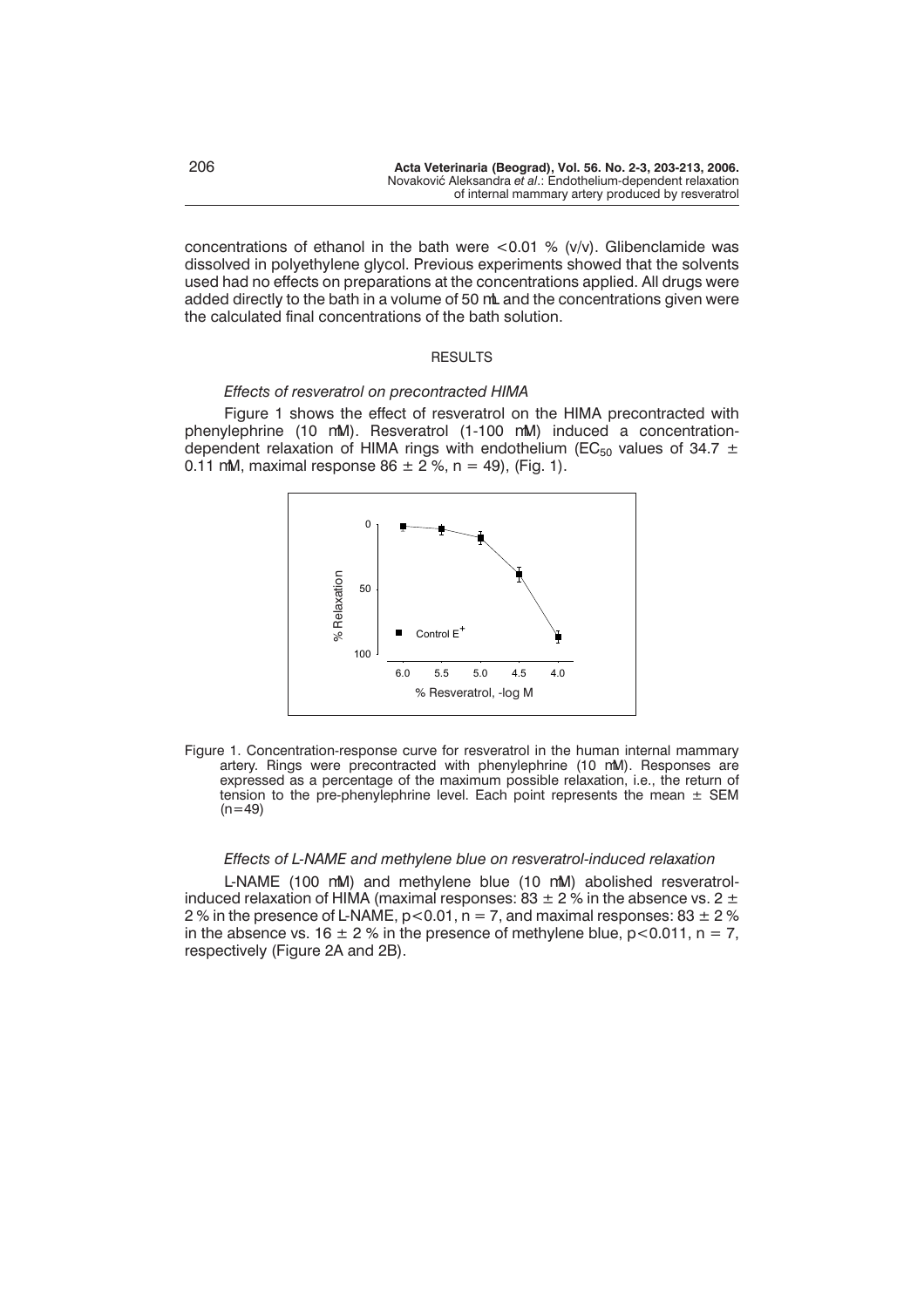**Acta Veterinaria (Beograd), Vol. 56. No. 2-3, 203-213, 2006.** 207 Novakovi} Aleksandra *et al*.: Endothelium-dependent relaxation of internal mammary artery produced by resveratrol



Figure 2. Antagonism of the relaxant effect of resveratrol by a L-NAME and methylene blue in the human internal mammary artery. Concentration-response curves for resveratrol in the absence and presence of L-NAME (A) and methylene blue (B). Responses are expressed as a percentage of the maximum possible relaxation, i.e., the return of tension to the pre-phenylephrine level. Each point represents the mean  $\pm$  SEM (n = 7). Significance of differences: \*\* P<0.01

## *Effects of potassium channel antagonists on the resveratrol-induced relaxation of HIMA with endothelium*

Glibenclamide (10 M), charybdotoxin (10 nM), 4-AP (3 mM), and margatoxin (10 nM) did not affect basal tension of HIMA (n=7, each; data not shown).

Glibenclamide (10 M), a selective ATP-sensitive  $K^+$  ( $K_{ATP}$ ) channels blocker did not significantly modify the relaxation of HIMA induced by resveratrol ( $EC_{50}$  =  $36.1 \pm 0.14$  M in the absence vs.  $38.9 \pm 0.11$  M in the presence of glibenclamide, P>0.05; maximal response 86  $\pm$  2 % in the absence vs. 83  $\pm$  5 % in the presence of glibenclamide,  $P>0.05$ ,  $n = 7$ ) (Fig. 3A).

Charybdotoxin (10 nM), an inhibitor of big Ca-sensitive  $K^+$  (B $K_{Ca}$ ) channels as well as  $K_V$  channels did not affect the relaxation of HIMA produced by resveratrol (EC<sub>50</sub> = 38.5  $\pm$  0.17 M in the absence vs. 43.1  $\pm$  0.12 M in the presence of charybdotoxin, P>0.05; maximal response 88  $\pm$  2 % in the absence vs. 83  $\pm$  2 % in the presence of charybdotoxin, P > 0.05, n = 7) (Fig. 3B).

4-AP (3 mM), predominant blocker of  $K_V$  channels abolished resveratrolinduced relaxation of HIMA (maximal response: 89  $\pm$  2 % in the absence vs. 4  $\pm$ 2% in the presence of 4-AP,  $P < 0.01$ ,  $n = 7$ ) (Fig. 3C).

Margatoxin (10 nM), potent inhibitor of  $K_v1.1$ ,  $K_v1.2$ ,  $K_v1.3$ , and  $K_v1.6$ channels abolished the resveratrol-induced relaxation of the HIMA (maximal responses: 83  $\pm$  2 % in the absence vs. 4  $\pm$  2 % in the presence of margatoxin,  $p < 0.01$ ,  $n = 7$ ) (Fig. 3D).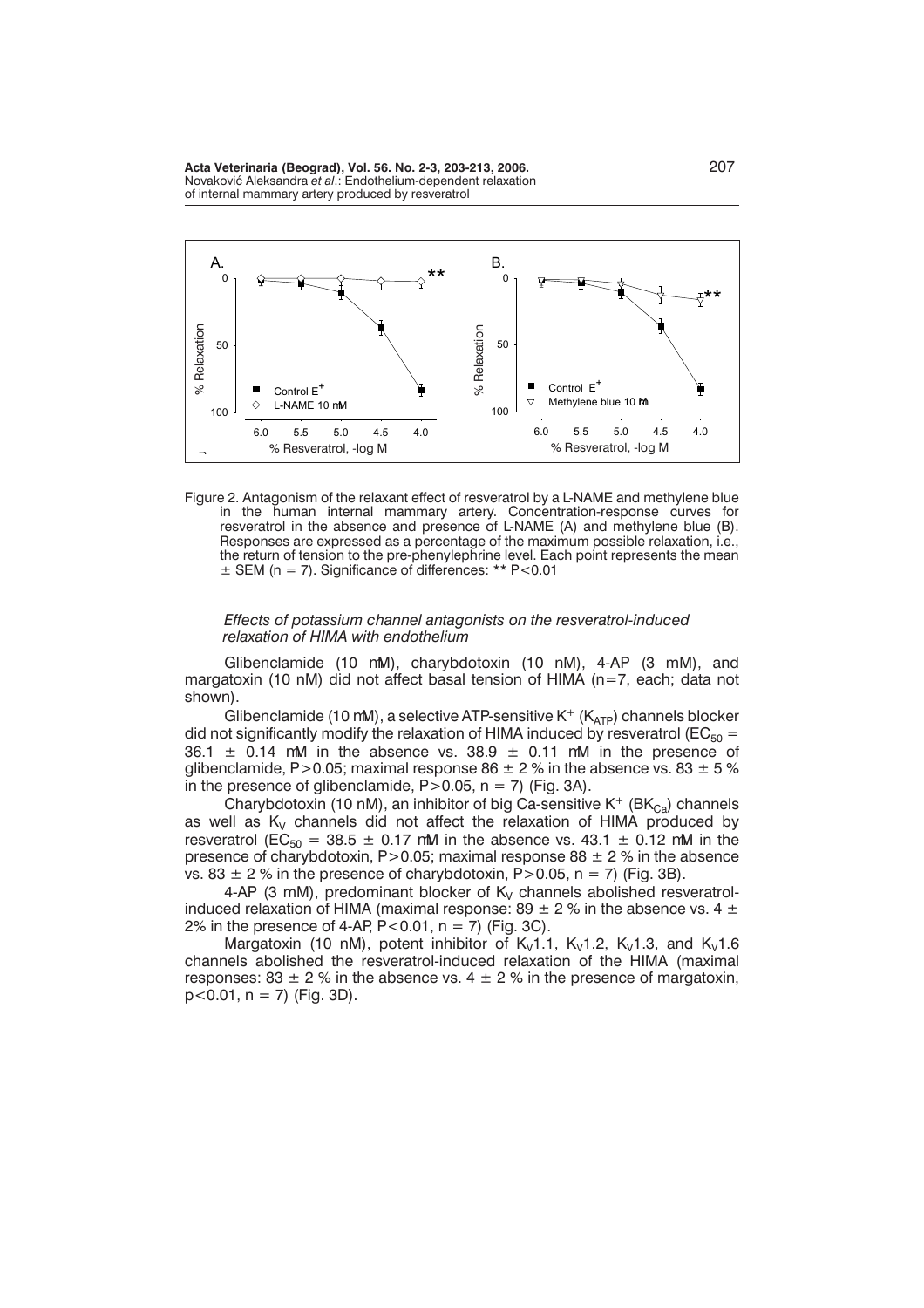



### DISCUSSION

Several studies suggested vasorelaxant effects of polyphenolic compounds (Andriambeloson *et al*., 1997; Fitzpatrick *et al*., 1995). Resveratrol is thought to be a prime compound of the polyphenols, causing relaxation of the rat aorta, mesenteric and uterine artery of guinea pig, prior contracted by phenylephrine, noradrenaline or KCl (Chen and Pace-Asciak, 1996; Naderali *et al*., 2000; Orallo *et al*., 2001; Naderali *et al*., 2001). In the present study, we have shown that resveratrol induces concentration-dependent relaxation of HIMA with endothelium.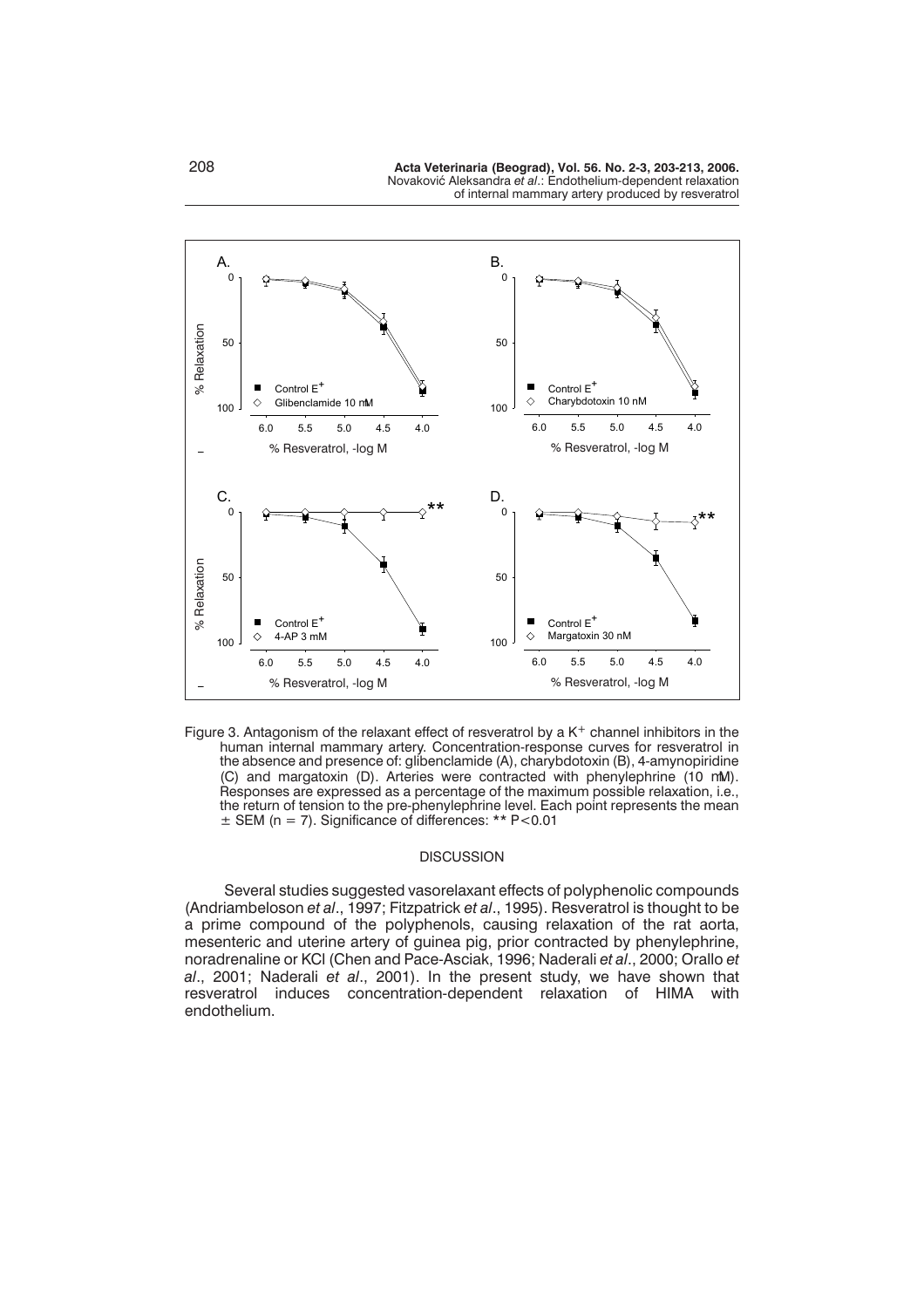Today it is known that the endothelium-dependent effect of resveratrol is apparent at low concentrations (10-30 M) and is blocked by inhibitors of NO synthase. In our study, pretreatment with L-NAME, an inhibitor NO synthesis, completely abolished endothelium-dependent relaxation of HIMA rings produced by resveratrol. This finding is in agreement with previous reports where resveratrol-induced vasodilatation was attenuated by inhibitors of NO synthesis (Chen and Pace-Asciak, 1996; Fitzpatrick *et al*., 1995; Naderali *et al*., 2001). In addition, the relaxation induced by resveratrol was blocked by methylene blue, an inhibitor of soluble guanylate cyclase (Kuriyama *et al.*, 1995, Moncada *et al*., 1997). These results correspond to those reported in the rat aorta by Orallo *et al*. (2002). According to this, it seems that endothelium-dependent vasorelaxation of HIMA caused by resveratrol could be mediated by endothelial generation and release of NO. Indeed, NO is the predominant endothelium derived dilator of the HIMA and synthesized after stimulation with vasoconstrictor phenylephrine (Archer *et al*., 2003). The mechanism underlying the NO-induced vasodilatation has been intensively investigated. Current knowledge suggests a central role for cGMP-dependent activation PKGI which can phosphorylate different membrane proteins. NO can also activate KCa channels and increase the outward potassium current. It has been shown that this action of NO can be both independent and dependent on activation PKGI (Gewalting and Kojda, 2002). Finally, cGMPdependent inhibition of voltage-gated Ca-channels might also be involved in the mechanism of vasodilatation induced by NO. The relative contribution of each of these PKGI and  $K^+$  channels dependent vasodilating mechanisms of NO remains to be determined (Gewalting and Kojda, 2002).

To determine whether the  $K^+$  channels mediated relaxation of HIMA with endothelium induced by resveratrol, we used different potassium channel blockers.

To analyze the contribution of  $K_{ATP}$  channels to the endothelium-dependent resveratrol-induced relaxation of the HIMA, we used glibenclamide (10 M). Glibenclamide is known as one of the most selective blockers of  $K_{ATP}$  channels, although when used in a high concentration (>30 M), it may block some other types of K<sup>+</sup> channels (Sturgess *et al*., 1985, Schmid-Antomarchi *et al*., 1987, Cook and Quast, 1990). In the present study, glibenclamide did not inhibit the relaxation of HIMA induced by resveratrol. Accordingly, it seems that  $K_{ATP}$  channels are not involved in the pathway by which resveratrol produces a relaxation of the HIMA. This result is in agreement with the view that glibenclamide does not antagonize antinociceptive effect of resveratrol (Granados-Soto *et al*., 2002).

To analyze the possibility that the endothelium-dependent relaxation of the HIMA, evoked by resveratrol, is mediated via  $BK_{Ca}$  channels, charybdotoxin was tested. It has been shown that charybdotoxin blocks  $BK_{Ca}$  channels in the vascular smooth muscle (Cook and Quast, 1990). However, charybdotoxin is not a specific blocker of  $BK_{Ca}$  channels, it also inhibits intermediate conductance Ca<sup>2+</sup>-activated K<sup>+</sup> channels and K<sub>V</sub> channels (1.2 and 1.3 channels) (Feld *et al.*, 2002; Suarez-Kurtz *et al*., 1999). In each case, channel inhibition occurs with similar potency in the low nanomolar range ( $Kd \sim 0.3$  and 10 nM) (Wallner *et al.*, 1999). The concentration of charybdotoxin used in our study was sufficient to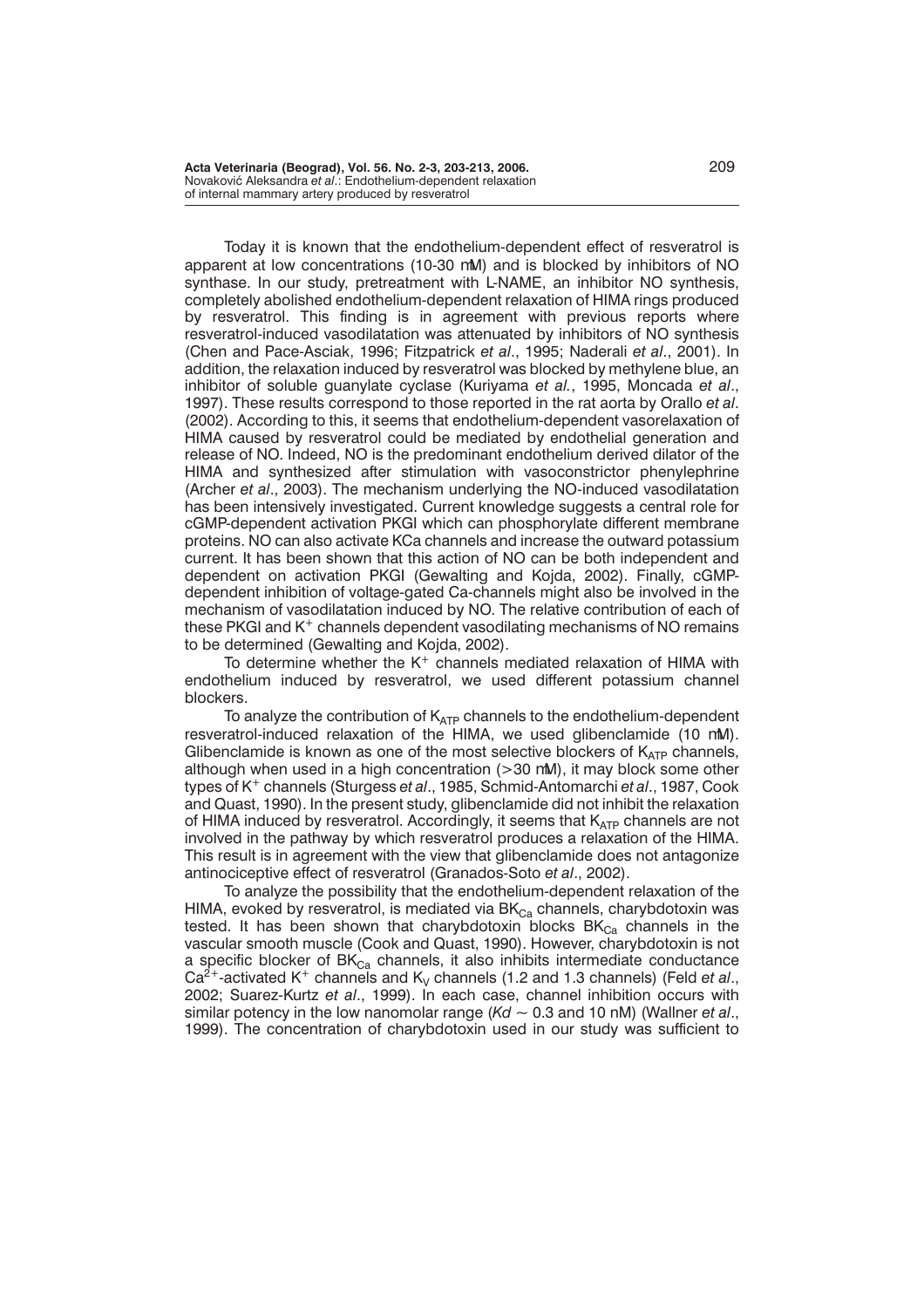block  $BK_{Ca}$  channels, but did not alter relaxation of the HIMA induced by resveratrol. Accordingly, it seems that charybdotoxin-sensitive channels are not involved in the mechanism of resveratrol-induced relaxation of the HIMA. This finding is in contrast to the finding of Wu *et al*. (2003) who demonstrated that resveratrol opens  $BK_{Ca}$  channels in the vascular endothelial cell.

To analyze the contribution of  $K_V$  channels to the resveratrol-induced relaxation in the HIMA, we used 4-AP. This compound is the most widely used blocker in the identification of potassium channel types. With very few exceptions, 4-AP have been shown to be without effect on  $\overline{\textsf{BK}}_{\textsf{Ca}}$  (Ritchie, 1987). Using low millimolar concentration, 4-AP achieved some selectivity for  $K<sub>V</sub>$  channels (Beech and Bolton, 1989). This feature complies with the results given by our experiments i.e. 4-AP (3 mM) antagonized resveratrol-induced relaxation of HIMA rings with comparable potency. Thus, our finding supports a relevant participation of  $K_V$ channels in the relaxation of HIMA produced by resveratrol. Consistent with this idea is the result obtained by Granados-Soto *et al*. (2002) that suggested that activation of  $K_V$  channels participated in the peripheral nociceptive effect of resveratrol.

We used margatoxin in order to test which subtype of  $K_V$  channels was included in resveratrol-induced relaxation of HIMA. This peptide is highly selective inhibitor of the K<sub>V</sub>1 channels, especially 1.1, 1.2, 1.3, and 1.6 subtypes, but displays no affinity for the mammalian BK<sub>Ca</sub> channel (Garcia-Calvo *et al.*, 1993, Cheong *et al.*, 2001). K<sub>V</sub>1.2 and K<sub>V</sub>1.3 were identified in vascular smooth muscle cell of rat mesenteric artery;  $K_V1.1$  and  $K_V1.6$  were detected in smooth muscle cell of rat aorta and rat pulmonary artery but not in smooth muscle cell of mesenteric artery (Xu *et al*., 1999; Archer *et al*., 1998). This reflects tissue differences in expression of K<sub>V</sub>1 channels subtypes. In our study, th applied margatoxin (10 nM) was sufficient to block  $K_v$ 1.1,  $K_v$ 1.2,  $K_v$ 1.3, and  $K_v$ 1.6 channels, by abolishing resveratrol-induced relaxation, suggests that those channels might be included in the mechanism of resveratrol-induced endothelium-dependent vasodilatation of HIMA (Garcia-Calvo *et al*., 1993, Cheong *et al*., 2001). However, the fact that charybdotoxin, a potent blocker of  $K<sub>V</sub>1.2$  and  $K<sub>V</sub>1.3$  did not reproduce the effect of margatoxin suggests that  $K_v1.1$  and/or  $K_v1.6$  may be the relevant target. This observation needs further evaluation.

In conclusion, we have shown that resveratrol can induce relaxation of HIMA with endothelium. It seems that NO and 4-AP- and margatoxin-sensitive voltagegated  $K^+$  channels located in the smooth muscle of  $\overline{H}$ IMA are included in this relaxation. Further investigations have been necessary to explain the nature of interaction between NO and  $K^+$  channels in HIMA.

ACKNOWLEDGEMENT:

We thank Mrs. Milena Zabunovic and Mr. Franjo Sostaric for technical support during this study. The study was supported by a Scientific Research Grant from Ministry of Science and Technology Serbia.

Address for correspondence: Ass. Prof.: Dr. Ljiljana Gojković-Bukarica Department of Clinical Pharmacology, Pharmacology and Toxicology, School of Medicine, P.O.Box 840, University of Belgrade, Belgrade 11129, Serbia and Montenegro; E-mail: bukarica@rcub.bg.ac.yu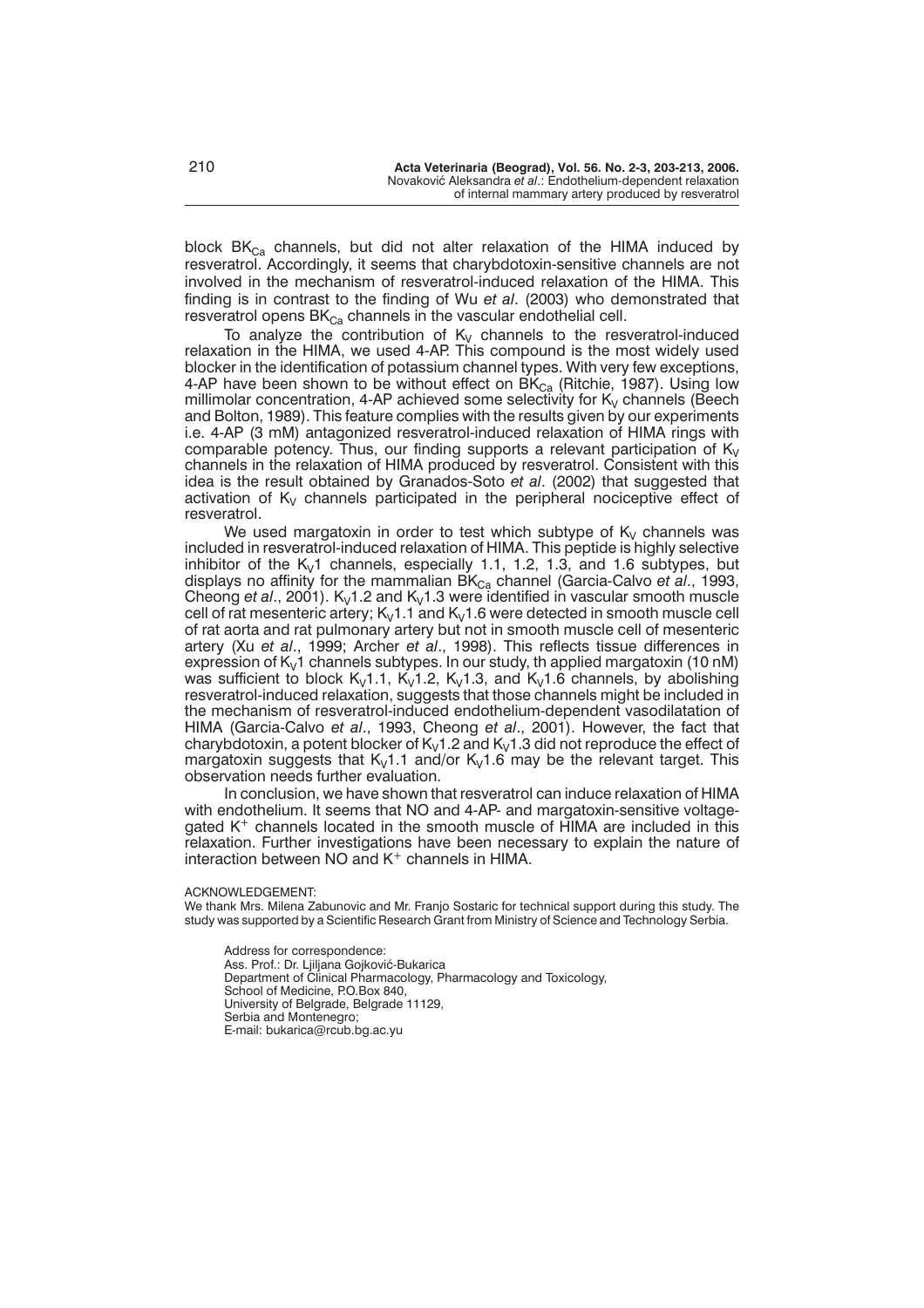#### **REFERENCES**

- 1. *Andriambeloson E, Stoclet JC, Andriantsitohaina R*, 1999, Mechanism of endothelial nitric oxidedependent vasorelaxation induced by wine polyphenols in rat thoracic aorta, *J Cardiovasc Pharmacol,* 33, 248-54.
- 2. *Archer SL, Gragasin FS, Wu X, Wang S, McMurtry S, Kim DH, et al*., 2003, Endothelium-derived hyperpolarizing factor in human internal mammary artery is 11,12-epoxyeicosatrienoic acid and causes relaxation by activating smooth muscle BKCa channels, *Circulation,* 107, 769.
- 3. *Archer SL, Souil E, Dinh-Xuan AT, Schremmer B, Mercier JC, Yagoubi EL, et al.,* 1998, Molecular identification of the role of voltage-gated  $K^+$  channels,  $K_V$ 15 and  $K_V$ 21, in hypoxic pulmonary vasoconstriction and control of resting membrane potential in rat pulmonary artery myocytes, *J Clin Invest, 101,* 2319-30*.*
- 4. *Beech DJ, Bolton TB,* 1989, Properties of the cromakalim induced potassium condutance in smooth muscle cells isolated from the rabbit portal vein, *Br J Pharmacol, 98,* 851-64.
- 5. *Chen CK, Pace-Asciak CR,* 1996, Vasorelaxing activity of resveratrol and quercetin in isolated rat aorta, *Gen Pharmacol,* 27, 363-6.
- 6. *Cheong A, Dedman AM, Xu SZ, Beech DJ*, 2001, Kv 1 channels in murine arterioles: differential cellular expression and regulation of diameter, *Am J Physiol Heart Circ Physiol,* 281, H1057- H1065.
- 7. *Cook NS, Quast U*, 1990, Potassium channel pharmacology, In: Cook, NS, editor. *Potassium channels: Structure, classification, function, and therapeutic potential*, New York: John Wiley and Sons, 181-258.
- 8. *Diebolt M, Bucher B, Andriantsitohaina R*, 2001, Wine polyphenols decrease blood pressure, improve NO vasodilatation, and induce gene expression*, Hypertens, 38,* 159-165.
- 9. *Feld Y, Melamed-Frank M, Kehat I, Tal D, Marom, Gepstein L*, 2002, Electrophysiological modulation of cardiomyocytic tissue by transfected fibroblasts expressing potassium channels, *Circulation,*105, 522-9.
- 10. *Fitzpatrick DF, Hirschfield SL, Ricci T, Jantzen P, Coffey RG*, 1995, Endothelium-dependent vasorelaxation caused by various plant extracts, *J Cardiovasc Pharmacol,* 26*,* 90-5.
- 11. *Garcia-Calvo M, Leonard RJ, Novick J, Stevens SP, Schmalhofer W, Kaczorowski GJ, et al.,* 1993, Purification, characterization, and biosynthesis of margatoxin, a component of centruroides margaritatus venom that selectively inhibits voltage-dependent potassium channels*, J Biol Chem,* 268, 18866-74.
- 12. *Gewalting MT, Kojda G,* 2002, Vasoprotection by nitric oxide: mechanisms and therapeutic potential. (Review), *Cardiovasc Res,* 55*,* 250-60.
- 13. *Gojkovic-Bukarica Lj, Kazic T, Sajic Z, Djukanovic B, Panic, Peric M*, 1997, The effects of levcromakalim and pinacidil on the human internal mammary artery, *Fundam Clin Pharmacol,* 11*,* 550-60*.*
- 15. *Granados-Soto V, Arguelles CF, Ortiz MI,* 2002, The peripheral antinociceptive effect of resveratrol is associated with activation of potassium channels, *Neuropharmacology,* 43*,* 917-23.
- 16. *He GW, Yang CQ, Starr A*, 1995, Overview of the nature of vasoconstriction in arterial grafts for coronary operations, *Ann Thorac Surg,* 59*,* 676-83.
- 17. *Jager U, Nguyen-Duong H,* 1999, Relaxant effect of trans-resveratrol on isolated porcine coronary arteries, *Arzneim Forsch,* 49*,* 207-11.
- 18. *Kuriyama H, Kitamura K, Nabata H,* 1995, Pharmacological and physiological significance of ion channels and factors that modulate them in vascular tissues, *Pharmacol Rev,* 47*,* 573-87*.*
- 19. Moncada S, Riggs A, Furchgott R, 1997, XIV International Union of Pharmacology. Nomenclature in nitric oxide research, *Pharmacol Rev*, 49, 137-42.
- 20. *Naderali KE, Doyle JP, Williams G*, 2000, Resveratrol induces vasorelaxation of mesenteric and uterine arteries from female guinea-pigs, *Clin Sci,* 98*,* 537-43.
- 21. *Naderali KE, Smith LH, Doyle JP, Williams G*, 2001, The mechanism of resveratrol-induced vasorelaxation differs in the mesenteric resistance arteries of lean and obese rats, *Clin Sci,*100*,* 55-60*.*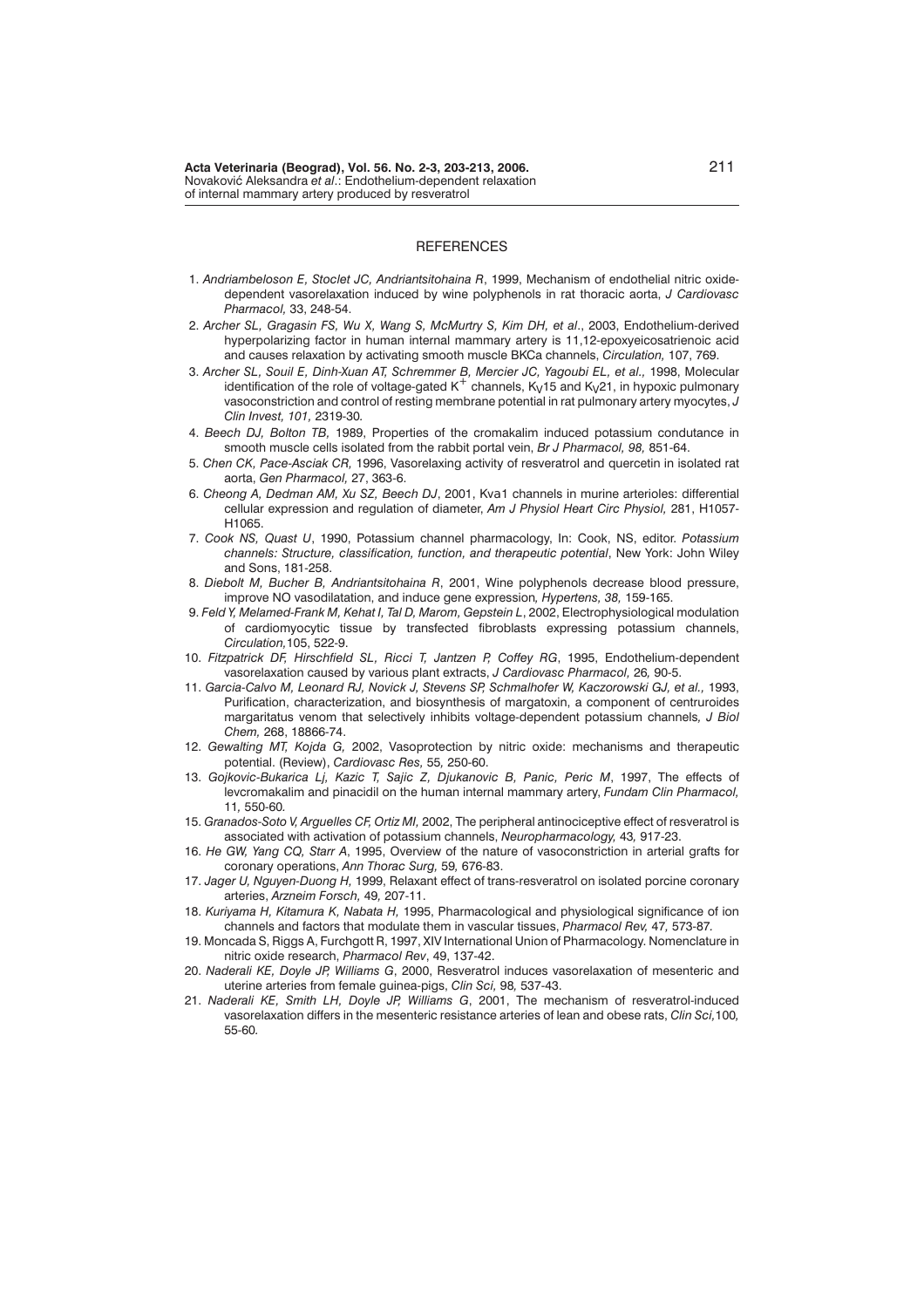- 22. *Novakovic A, Gojkovic-Bukarica Lj, Cokic-Beleslin B, Zigon-Japundzic N, Sajic Z, Nezic D, et al.,* 2003, Differential antivasoconstrictor effects of levcromakalim and rilmakalim on the isolated human internal mammary artery and saphenous vein, *J Pharmacol Sci,* 92*,* 108-14.
- 23. *Orallo F, Alvarez E, Camina M, Leiro J, Gomez E, Fernandez P*, 2002, The possible implication of trans-resveratrol in the cardioprotective effects of long-term moderate wine consumption, *Mol Pharmacol,* 61*,* 294-302*.*
- 24*. Ritchie AK*, 1987, Two distinct calcium-activated potassium currents in a rat anterior pituitary cell line, *J Physiol,* 385, 591-609.
- 25*. Rosenfeldt FL, He GW, Buxton BF, Angus JA*, 1999, Pharmacology of coronary artery bypass grafts, *Ann Thorac Surg,* 67*,* 878-88.
- 26. *Schmid-Antomarchi, H DeWelle J, Fosset M, Lazdunski M*, 1987, The receptor for antidiabetic sulfonylureas controls the activity of the ATP-modulated  $K^+$  channel in insulin-secreting cells,  $J$ *Biol Chem,* 262*,* 15840-4.
- 27. *Schoeffter P, Dion R, Godfraind T,* 1988, Modulatory role of the vascular endothelium in the contractility of human isolated internal mammary artery, *Br J Pharmacol,* 95*,* 531-43.
- 28. *Sturgess NC, Ashford ML, Cook DL, Hales CN,* 1985, The sulfonylurea receptor may be an ATPsensitive potassium channel, *Lancet*, 2*,* 474-5.
- 29*. Suarez-Kurtz G, Vianna-Jorge R, Pereira BF, Luisa Garcia M, Kaczorowski J,* Peptidyl inhibitors of Shaker-Type K<sub>V</sub>1 channels elict twitches in guinea pig ileum by blocking K<sub>V</sub>1.1 at enteric nervous system and enhancing acetylcholine release, *The J Pharmacol Exp Ther,* 289*,* 1517-22*.*
- 30. *Wallner M, Meera P, Toro L*, 1999,. Calcium-activated potassium channels in muscle and brain, In: Kurachi Y, Jan LY, Lazdunski M, editors, *Current Topics in Membrane, Volume 46: Potassium ion channels, Molecular structure, function, and diseases*, San Diego: Academic Press, 117-135.
- 31. *Wu JM, Wang ZR, Hsieh, TC, Bruder JL, Zou JG, Huang YZ*, 2001, Mechanism of cardioprotection
- by resveratrol, a phenolic antioxidant present in red wine (Review), *Int J Mol Med,* 8, 3-17.<br>32. Wu SN, 2003, Large-conductance Ca<sup>2+</sup>-activated K<sup>+</sup> channels: physiological role and pharmacology, *Curr Med Chem,* 10, 649-61.
- 33. *Xu C, Lu Y, Tang G, Wang R,* 1999, Expression of voltage-dependent K<sup>+</sup> channel genes in mesenteric artery smooth muscle cells, *Am J Gastrointest Liver Physiol,* 277, G1055-G1063.

### **ENDOTEL-ZAVISNA RELAKSACIJA UNUTRAŠNJE TORAKALNE ARTERIJE PROUZROKOVANA REZVERATROLOM**

### NOVAKOVIĆ ALEKSANDRA, GOJKOVIĆ-BUKARICA LJILJANA, PERIĆ M, NEŽIĆ D, DJUKANOVIĆ B, LEŠIĆ A, BUMBAŠIREVIĆ M i MARKOVIĆ-LIPKOVSKI JASMINA

## **SADRŽAJ**

Smatra se da rezveratrol kao jedna polifenolna komponenta prisutna u značajnim količinama u crnom vinu, smanjuje rizik od razvoja ateroskleroze i koronarne bolesti. U mehanizam kardioprotektivnog delovanja verovatno su uključeni antioksidativno, antitrombocitno i vazodilatatorno delovanje rezveratrola. Mehanizam vazodilatacije još uvek nije poznat, pa je cilj ovog rada bio da se ispitaju efekti i mehanizam vazorelaksantnog delovanja rezveratrola na humanoj unutra{njoj torakalnoj arteriji sa endotelom. Unutra{nja torakalna arterija je prekontrahovana fenilefrinom. Rezveratrol je koncentracijski-zavisno relaksirao unutra{nju torakalnu arteriju čoveka. L-NAME, inhibitor NO sintaze, i metilensko plavo, inhibitor solubilne gvanilat ciklaze, su antagonizovali relaksaciju unutrašnje torakalne